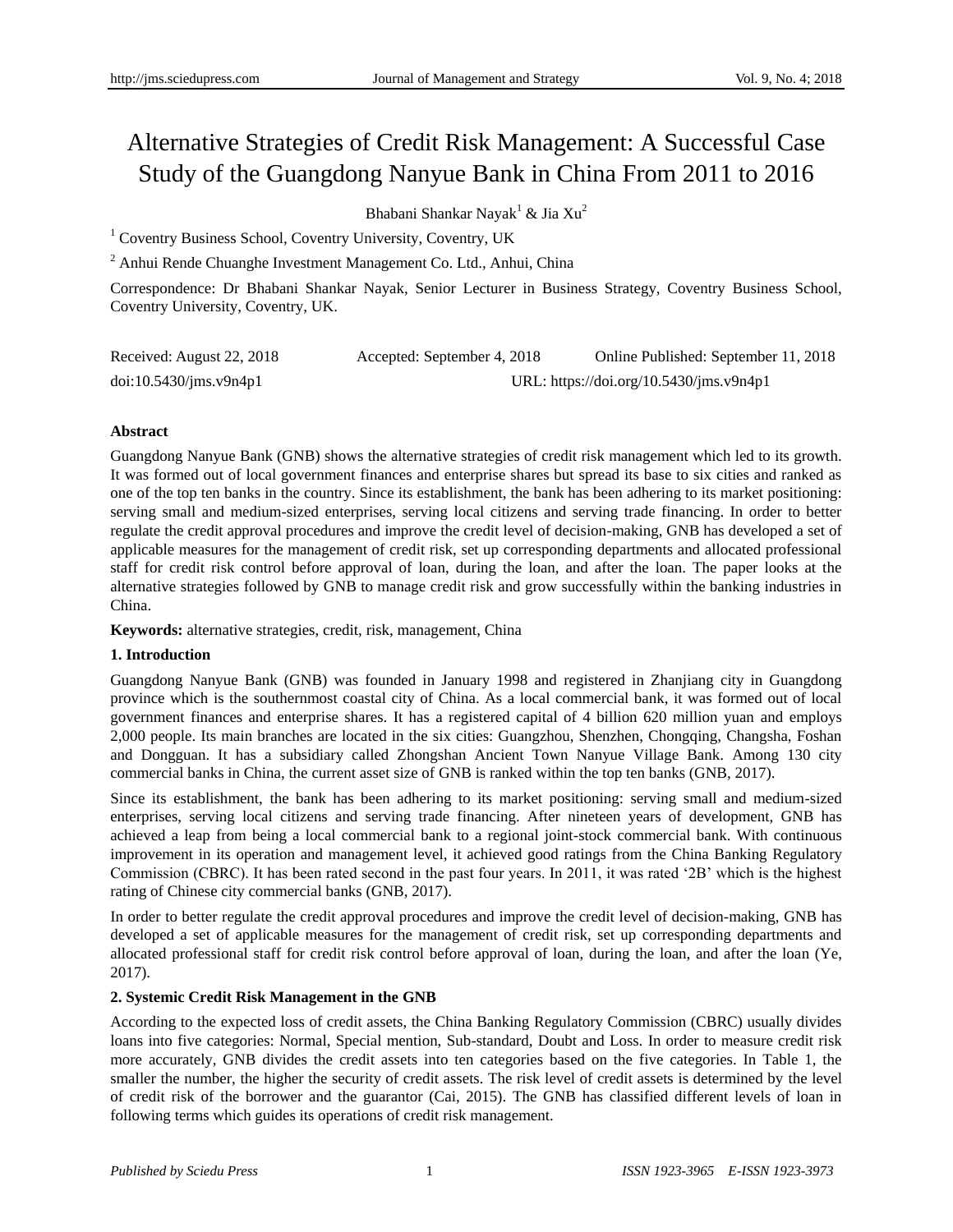|                                                                                                                                                                              |                                                                                                                                                               |                             | Definition                                                                                                                                                                                                                     |  |
|------------------------------------------------------------------------------------------------------------------------------------------------------------------------------|---------------------------------------------------------------------------------------------------------------------------------------------------------------|-----------------------------|--------------------------------------------------------------------------------------------------------------------------------------------------------------------------------------------------------------------------------|--|
| Five<br>level<br>classification                                                                                                                                              | Definition                                                                                                                                                    | Ten level<br>classification |                                                                                                                                                                                                                                |  |
| Normal                                                                                                                                                                       | The borrower is able to<br>execute the contract, there is<br>no reason to doubt that the<br>principal and interest of the                                     |                             | The borrower's ability to repay and the<br>willingness to repay is very strong, and<br>there is very ample evidence that credit<br>assets can be repaid on time.                                                               |  |
|                                                                                                                                                                              | credit assets cannot be repaid<br>in full and on time.                                                                                                        | Normal 2                    | Borrowers have a very strong repayment<br>ability and willingness to repay, and<br>there is sufficient evidence that credit<br>assets can be repaid on time.                                                                   |  |
|                                                                                                                                                                              |                                                                                                                                                               | Normal 3                    | Borrowers have a strong willingness to<br>repay and repayment ability, there is no<br>reason to doubt that credit assets cannot<br>be repaid on time.                                                                          |  |
|                                                                                                                                                                              |                                                                                                                                                               | Normal 4                    | Borrowers have a strong willingness to<br>repay and repayment ability, there is no<br>sufficient reason to doubt that credit<br>assets cannot be repaid on time.                                                               |  |
|                                                                                                                                                                              |                                                                                                                                                               | Normal 5                    | Borrowers have a willingness to repay<br>and repayment ability, there is no<br>sufficient reason to doubt that credit<br>assets cannot be repaid on time.                                                                      |  |
| Special<br>Although<br>borrowers<br>mention<br>currently have the ability to<br>repay principal and interest<br>and other obligations, they<br>will still have default risk. |                                                                                                                                                               | Special<br>mention 1        | Although there are factors that adversely<br>affect the repayment, the risk mitigation<br>effect is good and the expected credit<br>assets can be recovered for a period of<br>time after maturity.                            |  |
|                                                                                                                                                                              |                                                                                                                                                               | Special<br>mention 2        | Although there are factors that have a<br>major adverse impact on repayment,<br>there is still evidence that appropriate<br>measures can be taken to recover credit<br>assets within a short period of time after<br>maturity. |  |
| Substandard                                                                                                                                                                  | The debtor's solvency is<br>clearly a problem. They are<br>unable to repay the loan<br>principal and interest in full.                                        | Substandard                 |                                                                                                                                                                                                                                |  |
| Doubt                                                                                                                                                                        | If the debtor fails to repay<br>the principal and interest of<br>the loan in full, he will suffer<br>greater losses even if he has<br>executed the guarantee. | Doubt                       |                                                                                                                                                                                                                                |  |
| Loss                                                                                                                                                                         | After all measures are taken,<br>principal and interest cannot<br>be recovered or only a small<br>part can be recovered.                                      | Loss                        |                                                                                                                                                                                                                                |  |
| <b>GNB</b><br>Source:                                                                                                                                                        | Annual<br>Report                                                                                                                                              | 2011-2016,                  | 2018<br>Retrieved<br>18,<br>June<br>from                                                                                                                                                                                       |  |

Table 1. From five to ten different levels of classification of loans

http://www.gdnybank.com/tzzgx/index.html#mao\_c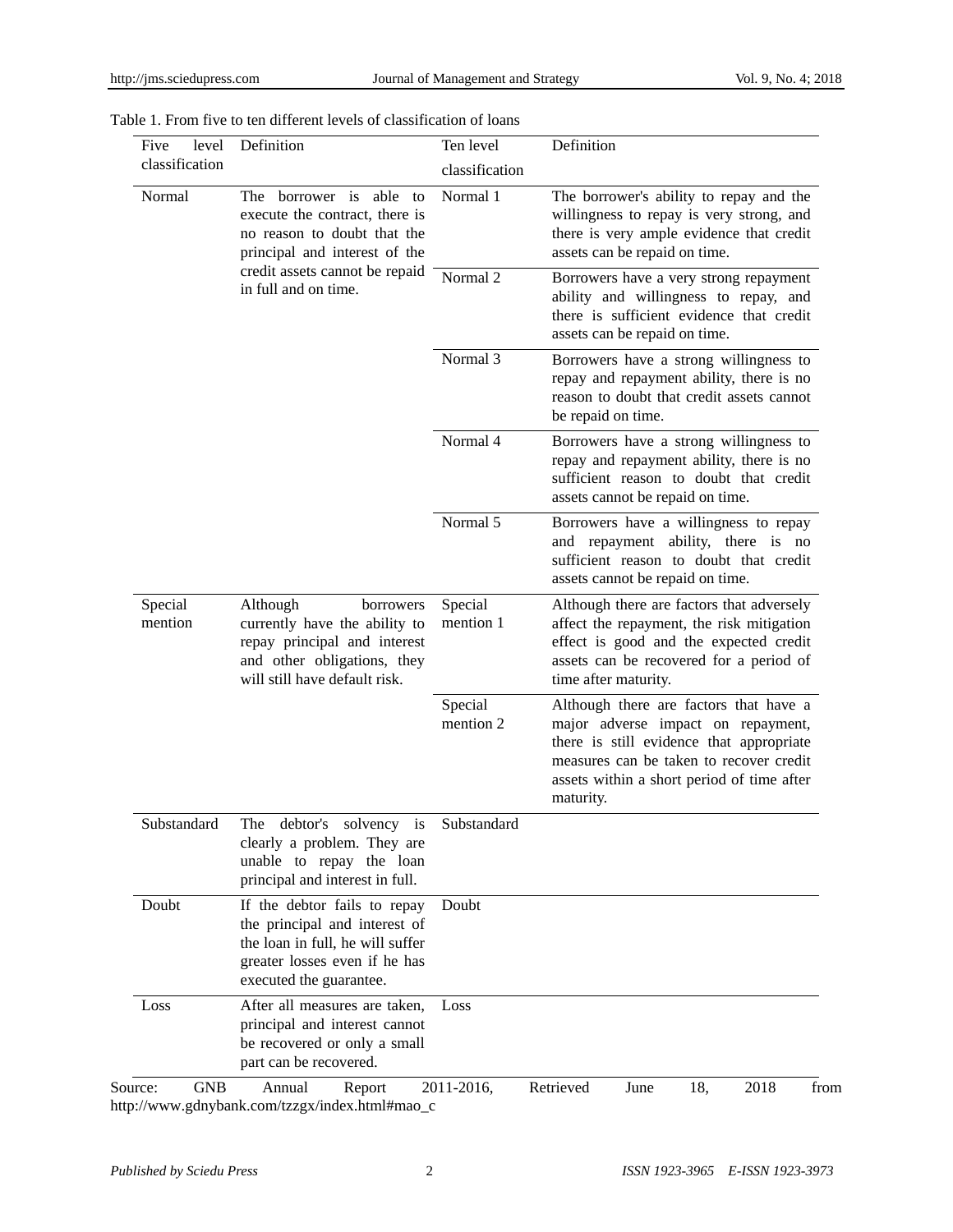In the framework of credit risk management, GNB studied the experience of the Western commercial banks. The loan business is divided into three lines - marketing line, risk line and operations line. The marketing line includes corporate finance, personal finance, financial markets, investment banking, small and micro- businesses and branches at all levels. The operations line includes the operation management department, science and technology department, network bank, audit department, manpower department, comprehensive department and the finance department. The risk line includes the Head Office risk management department and branch risk management departments. The Head Office risk management department is responsible for the credit risk management of the whole bank. The head office risk management department evaluates the performance of leaders in all branch risk management departments without any influence of the marketing line and operations line (Yang, 2015).

The credit risk management process in GNB is divided into three parts: before a loan, during the loan, and after the loan. Before a loan, the management of credit risk usually includes three aspects: the examination of credit application materials before credit is approved and the evaluation of customer credit rating. During the loan, the principle of separating the loan business department from the loan approval department must be strictly adhered to in order to avoid the situation that blindly pursuing the profits and ignoring the huge defaults (Kong, 2014). After the loan, the local branches need to inspect the use of loans, revisit customers monthly and classify credit assets regularly. When a risk associated with credit assets arises, the local branches need to take measures for disposing of non-performing loans and report the real condition to the Head Office (Liu, 2014).

### **3. Operation and Quality of Credit Assets**

In 2016, Chinese regulators required banks to continue to strengthen their internal control and risk management in terms of their loans to local governments, companies, real estate industry and off-balance sheet business. Under this regulatory background, GNB realized that the transition from passive to active risk control and made the main risk indicators meet regulatory requirements (Wang, 2013).

| Risk index                                                                       | Standard<br>value | Dec 2011 | Dec 2012   | Dec 2013  | Dec 2014 | Dec 2015 | Dec 2016 |      |
|----------------------------------------------------------------------------------|-------------------|----------|------------|-----------|----------|----------|----------|------|
| Non-Performing<br>$Loan(NPL)$ ratio $(\%)$                                       | $\leq$ 5          | 1.08     | 1.48       | 1.43      | 1.26     | 1.76     | 1.87     |      |
| Credit<br>concentration<br>of a single<br>degree<br>customer $(\%)$              | $\leq$ 15         | 13.21    | 10.24      | 7.15      | 6.22     | 6.52     | 5.35     |      |
| Loan concentration of $\leq 10$<br>single<br>a<br>group<br>customer $(\%)$       |                   | 10.10    | 6.51       | 4.51      | 6.22     | 9.41     | 10.30    |      |
| Credit concentration of $\leq 100$<br>the largest ten group<br>customers $(\% )$ |                   | 60.20    | 56.67      | 57.77     |          |          |          |      |
| Total correlation (%)                                                            | $\leq 50$         |          | 19.52      | 12.99     | 3.94     | 14.67    | 15.23    |      |
| Source:<br><b>GNB</b><br>Annual                                                  |                   | Report   | 2011-2016, | Retrieved | June     | 18,      | 2018     | from |

Table 2. The core indicators of credit risk supervision of the GNB from 2011 to 2016

http://www.gdnybank.com/tzzgx/index.html#mao\_c

By following empirical evidences from the above indicators in the Table-2, Yang (2016) argued that the credit operation of GNB was in good condition with no major risk vulnerabilities between 2011 and 2016. This is because the rate of non-performing loans was effectively controlled. Despite the rate of non-performing loan was only 1.08% in 2011, the non-performing loan ratios for the rest of the years were relatively stable at around 1.56%. In 2016, there was a slight increase in the non-performing loan ratio relative to that in 2015. Meanwhile, the credit concentration degree decreased significantly. The credit concentration of a single group customer and the maximum single group customer loan concentration are all important indicators of credit risk supervision. Since 2011, GNB has taken effective measures and customer concentration and loan concentration have decreased significantly. The entire correlation degree has also obviously reduced. The whole correlation degree is the ratio of the total amount of credit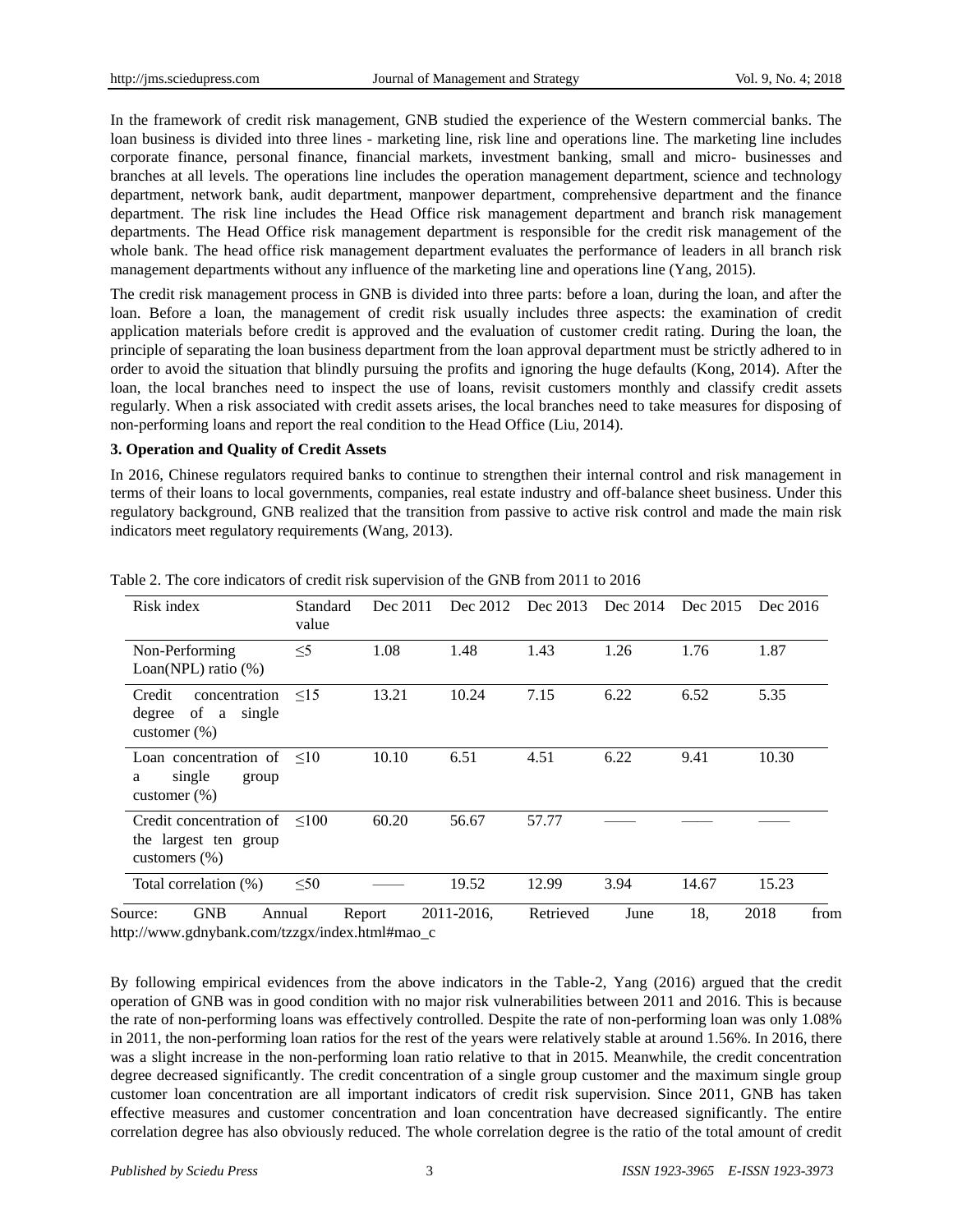of all related parties to net capital. The bigger the indicator, the greater the credit risk faced by the banks. In 2013, GNB shifted from risk control to active risk management and after that the whole correlation degree went into sharp decline, down by 6.51%. However, the fluctuations of the whole correlation degree were large, reaching its lowest level in 2014 by 3.94%, and rising to 15.23% again by 2016. Overall, this indicator meets the regulatory requirement (GNB, 2016).

Tables 3 and 4 show that the GNB is expanding. The entire loan and deposit business developed strongly from 2015 to 2016. The total amount of loans was 81,182 million yuan by the end of 2016 while the non-performing loans' total was 1,518 million yuan, which was an increase of 277 million yuan comparing to the non-performing loans at the end of 2015 (GNB, 2016).

| <b>Item</b>         | December 2016 | December 2015 | <b>Year-on-year change</b> $(\%)$ |
|---------------------|---------------|---------------|-----------------------------------|
| Loans               | 81,181,983    | 70,514,411    | 15.13                             |
|                     |               |               |                                   |
| Corporate loans     | 62,740,090    | 56,468,456    | 11.11                             |
| Individual loans    | 12,549,365    | 9,701,882     | 29.35                             |
| <b>Discount</b>     | 5,892,528     | 4,344,073     | 35.65                             |
| <b>Deposits</b>     | 127,316,189   | 110,813,115   | 14.89                             |
|                     |               |               |                                   |
| Corporate deposits  | 83,316,291    | 80,617,379    | 3.35                              |
| Individual deposits | 14,426,516    | 12,987,872    | 11.08                             |
| Others              | 29,573,382    | 17,207,864    | 71.86                             |

Table 3. The main business of the GNB in 2015 and 2016

Unit: Thousand yuan

Source: GNB annual report 2016, (Zhanjiang: Guangdong Nanyue Bank Press, 2016), p. 15

Table 4. The capital adequacy ratios of the GNB in 2015 and 2016

| <b>Item</b>                          | <b>December</b><br>2016 | <b>December</b><br>2015 | Year-on-year<br>change $(\% )$ |
|--------------------------------------|-------------------------|-------------------------|--------------------------------|
| Capital adequacy ratio               | 11.82%                  | 10.95%                  |                                |
| Tier one capital adequacy ratio      | 9.63%                   | 8.83%                   |                                |
| Core tier one capital adequacy ratio | 9.63%                   | 8.82%                   |                                |
| leverage ratio                       | 5.62%                   | 5.13%                   | ᠰ                              |

Source: GNB Annual Report 2016, (Zhanjiang: Guangdong Nanyue Bank Press, 2016), p. 15

Meanwhile, the China Banking Regulatory Commission required the bank's capital adequacy ratio and core capital adequacy ratio to be 10.5% and 8.5% respectively. GNB achieved 11.82% and 9.63%, which just met the regulatory targets (Liu, 2014). It is encouraging that the GNB coordinated the relationship between explosive operations and potential liquidity crises as seen in Table 5. Its qualified high-quality liquid assets can cover the net cash outflows over the next thirty days in 2016 if needed (GNB, 2016).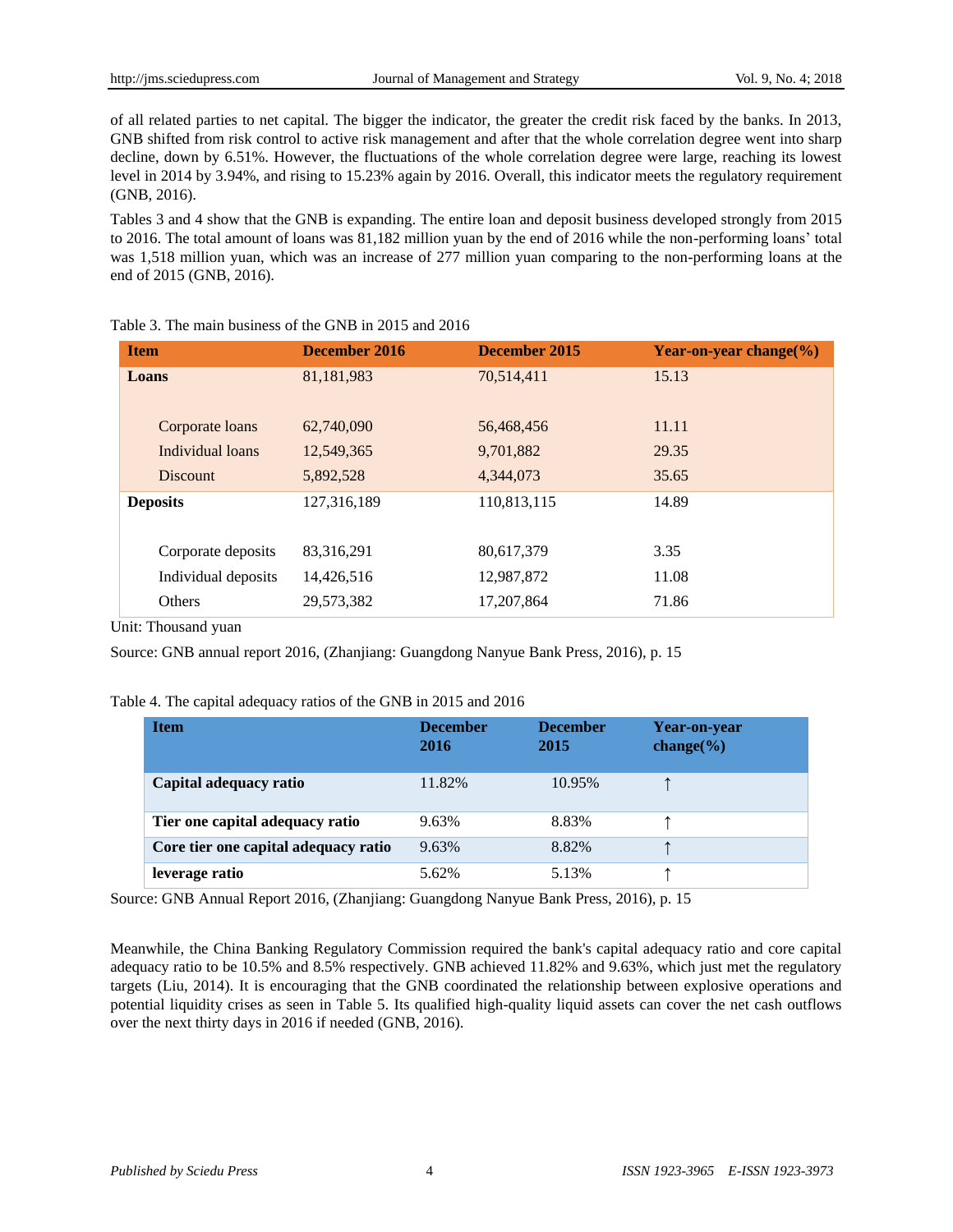#### Table 5. The liquidity coverage of the GNB in 2016

| <b>Item</b>                                          | December 2016 |
|------------------------------------------------------|---------------|
| Liquidity coverage                                   | 118.37%       |
| Qualified high-quality liquid assets (10000 yuan)    | 2,073,985     |
| Net cash outflows over the next 30 days (10000 yuan) | 1,752,095     |

Source: GNB Annual Report 2016, (Zhanjiang: Guangdong Nanyue Bank Press, 2016), p. 15

#### **4. Latest Credit Operations and Forecasts**

2016 was the first year of China's implementation of the thirteenth five-year plan, which was a crucial period for the upgrading of industrial structure and financial reform. At the same time, this year was also GNB's key period to perform credit system reform during which the credit risk presented new features.

As Figure 1 shows, as of April 2017, the non-performing loan ratio of GNB was 1.36%, which exceeded the budget by 0.02%. There were two reasons for this: first, the decline in the scale of loans was the main reason for the non-performing loan rate over budget. The planned size of the whole loan amount was 47 billion 600 million yuan but the actual amount was 44 billion 900 million yuan, and then the loan scale budget gap was 2 billion 700 million yuan. This led to a 0.07% rise in non-performing loan ratio. Secondly, the total amount of non-performing loans (612 million yuan) is 24 million yuan lower than the budget, which led to a 0.05% reduction in the non-performing loan ratio. In summary, the non-performing loan ratio exceeded the budget by 0.02%. Although the total amount of non-performing loans was controlled within the scope of the budget, the loan scale did not complete the budget and the gap reached 2 billion 700 million yuan by April 2017, resulting in bad loan rates over budget indicators. Therefore, in controlling the bad loan balance, the bank will strive for a greater balance of loans (GNB, 2016).





Source: GNB, Retrieved June 18, 2018 from http://www.gdnybank.com/index.html

In Figure 2, the non-performing loan rate of mortgage business has always been higher than the budget by 0.2-0.5 percentage points since 2017. The main reason is that the loan balance is 37 billion 700 million yuan, which is less than the budget amount of 1 billion 800 million. The deeper reason is that the real estate industry has not yet warmed up as the government has yet to relax the regulation of the real estate industry while the demand side is in a wait-and-see state. A number of data show that the volume of commercial housing transactions declined significantly. On one hand, this has resulted in fewer loans for individuals and a decline in the amount of bank loans. On the other hand, the real estate business cannot sell houses and cannot gain profits. Therefore, they cannot repay loans resulting in increased non-performing loans for the bank (Ye, 2017).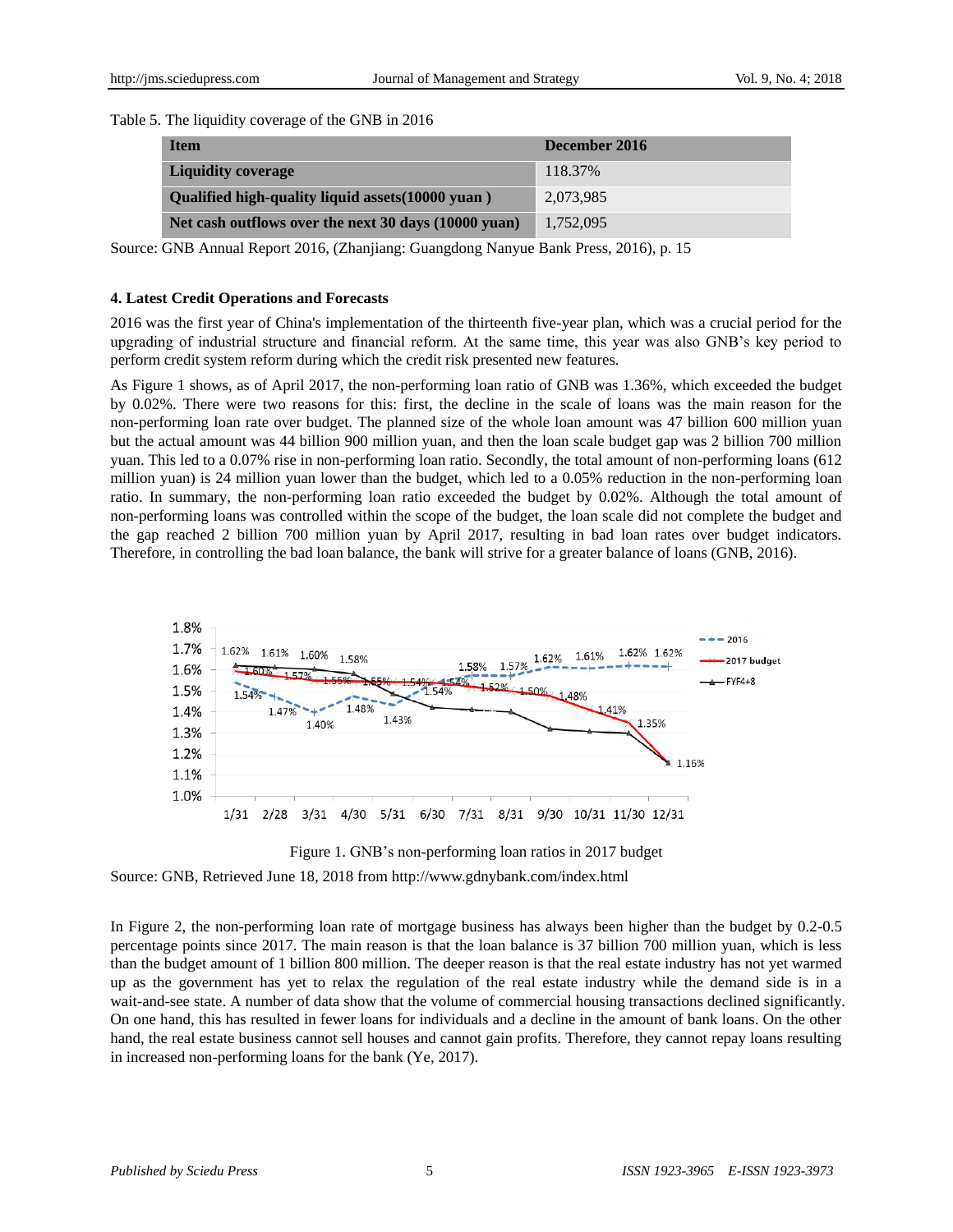



As shown in Figure 3, the small and medium-sized enterprise loan business of GNB amounted to 3 billion 869 million yuan by the end of April 2016, which showed a year-on-year growth of 2 billion 93 million yuan (an increase of 117.85%). The rate of non-performing loans for small and medium enterprises continued to decline and the below budget scale became larger. By the end of April 2017, the non-performing loan ratio of small and medium enterprises had achieved a good result of being below the budget by 0.09% (GNB, 2016). It can be seen that the GNB deserves recognition in the efforts of small and medium firm loan business.





Source: GNB, Retrieved June 18, 2018 http://www.gdnybank.com/index.html

From all these core indicators of credit risk supervision, GNB does meet the approved standard. However, in order to meet the supervision requirements of credit risk management set by the People's Bank of China, Chinese commercial banks have formed a set of methods to reduce the actual non-performing loans. In GNB, the average value of the reported monthly non-performing loan ratios is lower than the annul non-performing loan ratio in reality. Meanwhile, the reported annual non-performing loan ratios of both mortgage business and small and medium-sized enterprise loan business are smaller than the real ones. This means that the GNB's actual rate of non-performing loans is higher than the disclosure value. This indicates potential risks of the bank and credit risk management issues are becoming increasingly apparent (Liu, 2014).

## **5. Problems in Credit Risk Management in the GNB**

According to the latest data on credit assets in GNB's annual reports, the bank has the following problems in credit risk management. Han (2016) argued that the credit scale of GNB has expanded rapidly but the level of credit risk management needs improvement. In 2006, the bank had just completed its reorganization of assets with total assets of only 8 billion 131 million yuan and deposits totalling 7 billion 397 million yuan. In 2011, the total assets reached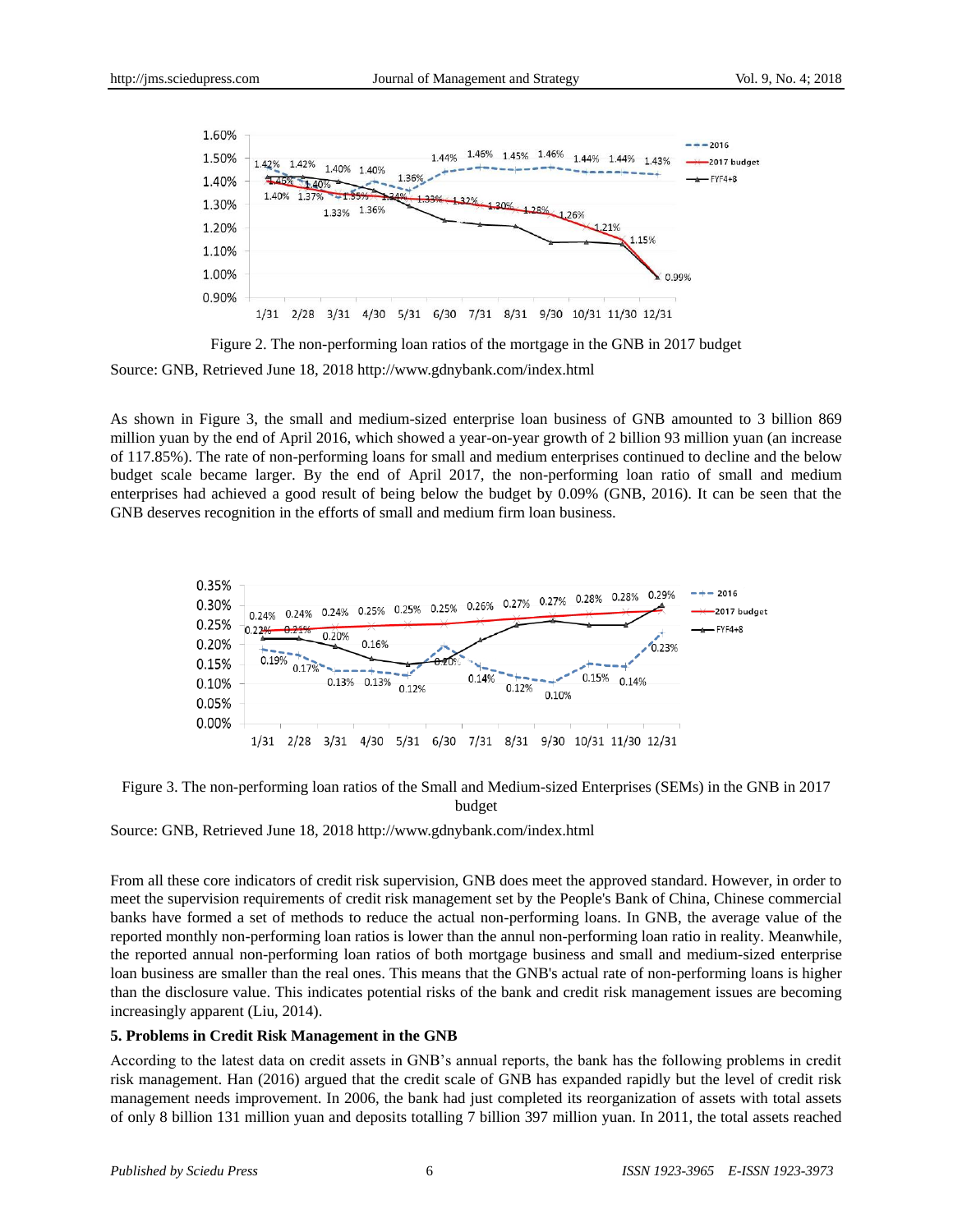83 billion 241 million yuan and the total deposits amounted to 30 billion 392 million yuan, which showed that the assets increased by ten times and deposits increased by four times. By the end of 2016, the total assets of the bank reached 203 billion 860 million yuan. In just five years, the total assets of the bank again increased by 2.5 times. With such a rapid expansion rate, some serious credit risk management problems were gradually emerging, such as non-performing loans increasing year by year and default risk of loans associated with each other. In 2009, the total amount of loans to GNB's seven largest customers was 1 billion 71 million yuan while the total investment of the seven shareholders was only 1 billion 34 million yuan. This means using the loan as equity capital. In 2011, the loan concentration of a single group customer was more than the regulatory standard ( $\leq 10\%$ ), reaching 10.1%. After five years of adjustment, the data remained above the regulatory standard, reaching 10.30% in 2016 (GNB Annual Report, 2011-2016).

The internal control system of GNB is not perfect. The supervision and evaluation of credit management is not properly in place. This leads to a lot of indiscriminate investment, indiscriminate loans, and disorderly guarantees. For example, the loan approvers did not pay enough attention to one loan only because the customer was an old customer or was an acquaintance of a superior. Some loan business managers even helped customers to apply to extend the duration of loan contracts and change the important terms without the prior written consent of the guarantor, which resulted in partial or total invalidity of the contract (Wang and Xie, 2013).

For trade credit and cross-regional credit, the loan approval of GNB has not been prudent enough. For example, for a customer who did not meet the entry criteria, the bank relaxed the access threshold and adopted the customer in the form of trade financing. After the loan was issued, it was confirmed that the customer was nominally a stainless-steel company but was actually a financing platform. By engaging in large transactions frequently associated with subordinate trading companies, the customer invented a flow of business transactions to obtain bank credit funds. Meanwhile, effective means in dealing with unexpected defaults is lacking. For instance, the bank is difficult to obtain the support of the local police and government when a loan is overdue and the bank needs to take back the buildings of the firm. The regional protectionism from local government also makes it relatively difficult for the bank to deal with loan business with cross-regional collaterals (Han, 2016).

## **6. Counter-Measures for Strengthening the Credit Risk Management in the GNB**

The future development goal of GNB is to become a new national bank of influence and to be a distinctive regional bank with a competitive advantage. By understanding the whole strategy, the following measures could help to solve the problems above and strengthen the management of the Bank who is now under the booming period.

The first method is the introduction of advanced credit risk management techniques. Basel III uses a large number of models to measure the credit risk and the quantitative method is more scientific to adapt to the development tendency of managing credit risks compared to the qualitative method. Therefore, GNB should combine the international quantitative credit risk management models with the special situation of the bank. For example, in the customer relationship management system, the key point is to track the risk and profit of each customer. Citibank used specialised software in this area and achieved good results, which is worth noting (Huang, 2013).

At the same time, the credit approval process of GNB went through the following three steps: the pre-loan investigation, examination and approval and the post-loan evaluation. Only when these steps are linked together effectively and organically can any breach of procedure and administrative interference be effectively eliminated (Han, 2016). Professionals in risk management, finance and law should form an investigation team to provide an independent report before loan. The members of the examination and approval should have higher qualifications than the investigation team, and should have more than five years of relevant professional experience and Bachelor's degree or above. Post evaluation should focus on the change of quality of borrowers' credit assets and preparation of an early repayment of loans (Han, 2013).

The second strategy is to increase the training of credit staff. Risk management personnel in different positions should have different trainings. The staff, who have more than two years' experience in credit work and have further training potential, should be trained to gradually become the business and technical backbone. The training of newly recruited college students and new entrants from other banks will enable them to become familiar with the bank's regulations and business processes. In addition, a professional skill training mechanism should be established for each month. The head of credit risk management department and external experts would conduct business training and communicate with loan approvers and loan business managers each month (Han, 2016).

With regards to the cross regional credit business, the Bank has been advised to prudently carry out the loan business with cross-regional small and medium-sized enterprises. For regions with higher risk levels and over-capacity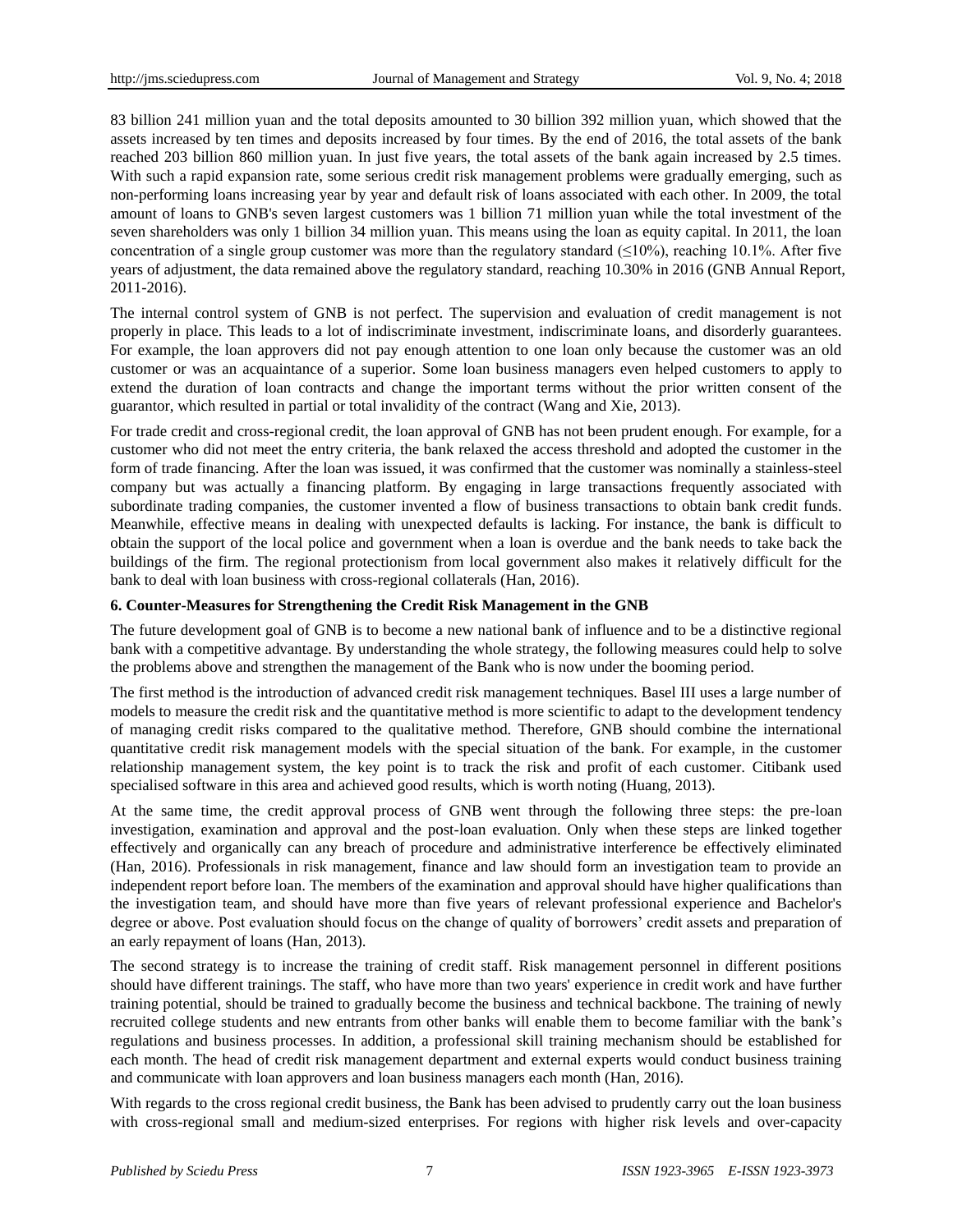industries, there will be no increase in off-site cargo mortgage credit. Although the loans are guaranteed by trade, the borrower's credit status and the first source of repayment should still be the first concern of the bank. The bank cannot reduce the borrower's access standards only because the loan is secured by trade (Liu, 2014).

Finally, GNB's existing pledge business is mostly carried out around commodities such as raw materials. Meanwhile, the Chinese over-capacity issues are outstanding currently, commodity prices are falling sharply and the accounts receivable turnover rates of some enterprises are falling sharply. This has resulted in a huge increase in the probability of corporate capital failures and defaults. In order to cope with the dilemma, the Head Office and the branches of the bank should strengthen ties with each other and build a more comprehensive credit information sharing system (Han, 2016).

## **7. Suggestions for Strengthening Credit Risk Management of Chinese Commercial Banks Similar to the GNB**

The target for contemporary emerging commercial banks in China should refer to GNB's experience when conducting their small and medium-sized enterprise (SME) loan business, which is 'making the bank become the best services provider to SMEs and making SMEs become the major contributor of profits to the bank' (GNB Financial Report, 2016).

Banks should collect related data in target customer industries and establish a customer database shared by the whole banking industry to reduce the default risk of small and micro-enterprise credit business. At the same time, GNB selects the cultural industry, energy industry, and the environmental protection industry as the long-term target for loan business. The bank also cooperates with an Internet financial services platform. This helps the bank to make full use of the third party funds to reduce costs and transfer risks. The design of a range of online loan products, such as the vegetables industry loans and shipping industry loans, has been showed to be very popular in Zhanjiang city in Guangdong Province (Liu, 2014).

The idea of building a credit factory also can be promoted among commercial banks in Guangdong province. The credit factory idea means the pipe-lined division of labour within the credit risk management department of a bank which imitates the assembly line concept of manufacturing plants. This helps to separate the loan business department from the loan approval department clearly and improves efficiency. In order to build the credit factory, GNB took on board the more mature credit factory operations from the Pingan Bank (another commercial bank in Guangdong province) and have already achieved encouraging improvements (Shen, 2015).

## **8. Postscript**

This case study focuses on the credit risk management of the GNB from 2011 to 2016. It shows the successful strategies of the GNB that mitigates credit risk. Therefore, the suggestions on credit risk management for this bank provide inspirations for other Chinese commercial banks. It analysed the current situation and problems of the GNB in controlling credit risk by using economic data in several sectors from 2011 to 2016. The empirical details in Figures and Tables demonstrate how GNB strenuously managed the relationship between profits and defaults in the last five years of its operations.

The GNB is able to take the lead in Guangdong province because it firstly seized the personal consumption loan market and the small and medium-sized enterprise loan business where the defaults are relatively low and profits are relatively high. At the same time, the deeper reason is that this bank is adept at choosing exactly where to develop for loan business at the long run such as the environmental protection industry. Therefore, GNB can enlighten other Chinese commercial banks in credit risk management. It can also be adopted by other commercial banks around the globe.

There are limitations in this case study. Although this cases study has put forward the concept of combining the Credit Risk Plus Model with China's actual condition, it has not provided a specific model. Moreover, Basel III requires banks to link credit risk with market risk and operational risk aiming to introduce a comprehensive risk management model. However, this work still lacks an overall grasp and relevant consideration of various risks. Finally, financial risks include banking risk, insurance risk and securities risk. This work has only analysed one part of the total financial risk management – commercial banks' credit risk. Only if this risk builds an organic unity with other kinds of financial risks, it is possible to achieve the goal of the Chinese commercial banks – Security, Liquidity and Profitability. Despite these limitations, the GNB case study provides valuable insights for bank managers and policy makers. The Chinese commercial banking can take GNB's strategic experiences into consideration and make plans for better credit risk management.